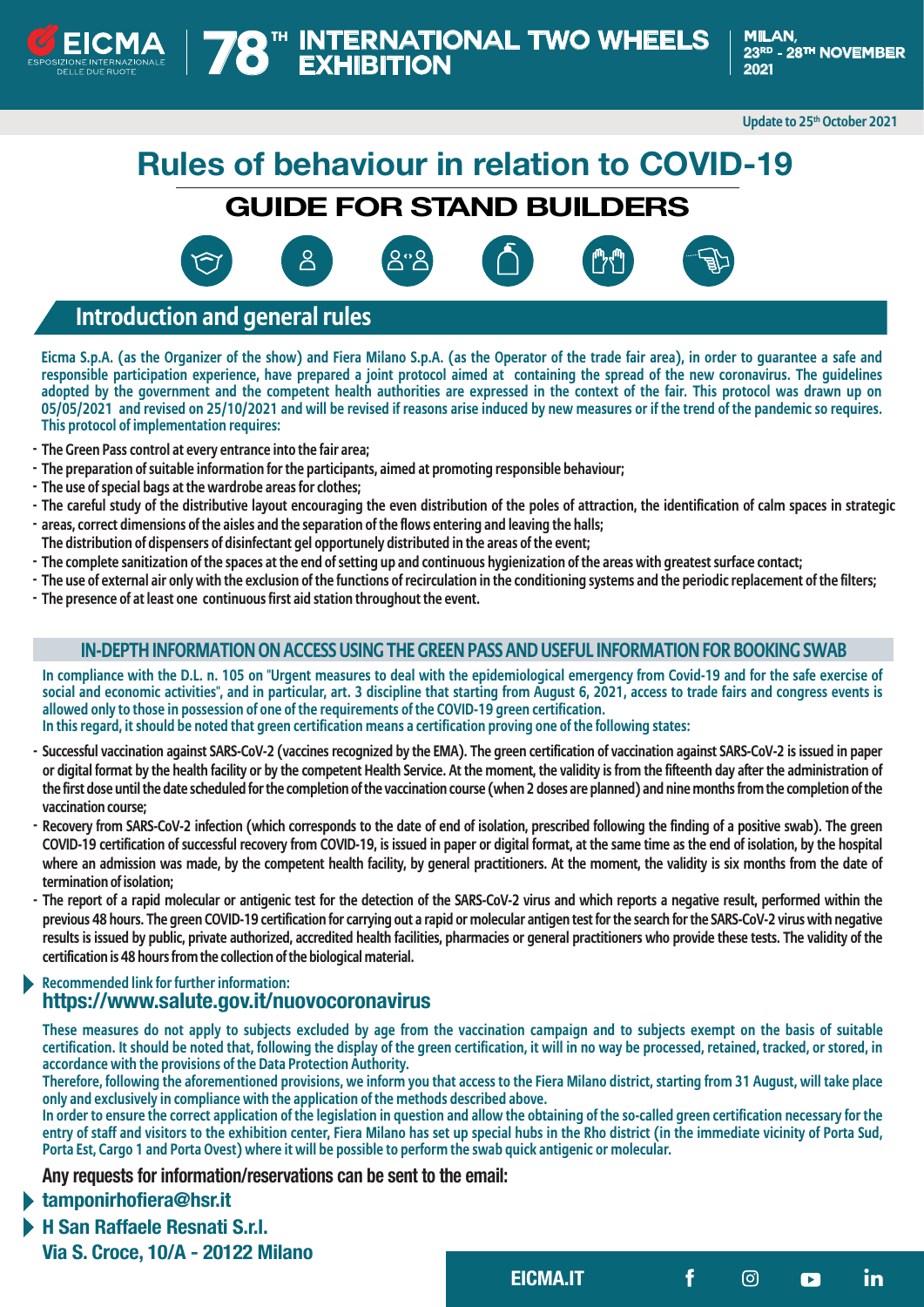

# **Assistance with the design of the stands**

**The Exhibitor, in its leased exhibition space and throughout the period of the event (including assembly and disassembly) as the subject with the juridical availability of the area and therefore the holder of the primary guarantee in relation to the subjects that are in the aforementioned space, must ensure that the regulations to fight the and limit the spread of COVID-19, according to what has been established by the regulations currently in force. Therefore Eicma S.p.A. shows purely by way of example and not exhaustively, some indications that must be opportunely evaluated and developed:**

**Evaluation, at the design stage, of the maximum number of visitors who can access the stand, in the respect of the necessary interpersonal distancing of at least 1 metre;**

#### **MAXIMUM EMPLOYMENT STANDS EVALUATION TABLE**

**The assessment of the maximum occupancy of the booth is the responsibility of the exhibitor. Eicma Spa transfers its legal control of the area to the Exhibitor. We report what is suggested in the Eicma protocol: that is, to provide for a minimum surface area of 2 sq.m per person.**

| Stand up to 200 sq.m     |                                  | Stand up to 600 sq.m     |                                  | Stand up to 1400 sq.m |                                  | Stand up to 3000 sq.m    |                                  |
|--------------------------|----------------------------------|--------------------------|----------------------------------|-----------------------|----------------------------------|--------------------------|----------------------------------|
| <b>Net stand</b><br>area | <b>Maximum</b><br>stand capacity | <b>Net stand</b><br>area | <b>Maximum</b><br>stand capacity | Net stand<br>area     | <b>Maximum</b><br>stand capacity | <b>Net stand</b><br>area | <b>Maximum</b><br>stand capacity |
| $25$ sq.m                | 12                               | 250 sq.m                 | 125                              | 700 sq.m              | 350                              | $1600$ sq.m              | 800                              |
| 50 sq.m                  | 25                               | <b>300 sq.m</b>          | 150                              | 800 sq.m              | 400                              | 1800 sq.m                | 900                              |
| 75 sq.m                  | 37                               | 350 sq.m                 | 175                              | 900 sq.m              | 450                              | 2000 sq.m                | 1.000                            |
| $100$ sq.m               | 50                               | 400 sq.m                 | 200                              | 1000 sq.m             | 500                              | 2200 sq.m                | 1.100                            |
| $125$ sq.m               | 62                               | 450 sq.m                 | 225                              | 1100 sq.m             | 550                              | 2400 sq.m                | 1.200                            |
| 150 sq.m                 | 75                               | 500 sq.m                 | 250                              | 1200 sq.m             | 600                              | 2600 sq.m                | 1.300                            |
| $175$ sq.m               | 87                               | 550 sq.m                 | 275                              | 1300 sq.m             | 650                              | 2800 sq.m                | 1.400                            |
| 200 sq.m                 | 100                              | 600 sq.m                 | 300                              | 1400 sq.m             | 700                              | 3000 sq.m                | 1.500                            |

**- Evaluation of the possible points of distribution of masks and sanitizing gel at the strategic points of the stand;**

- **- Evaluation on the frequency of sanitizing the surfaces, especially those of greatest contact or the elements that may be touched by visitors;**
- **- Evaluation on the positioning of the informative notices on the measures to adopt and the promotion of virtuous behaviour;**
- **- Design of the stand, taking care to separate, when possible, the entrances and exits;**
- **- Rethink the flows of the routes in the exhibition space distributing the points of interest in order to avoid any gatherings;**
- **- Management of any symptomatic people, referring to the emergency telephone number +39.02.4997.72.10;**
- **- Management of any food and drink that is served using individual packaging;**
- **- Management of any presence of work areas with seating or meeting/conference areas using distancing of the seats and sanitization at regular intervals.**
- **- Distribution of gadgets and clothing and motorcycle testing: self-service dispensers are recommended, flanked by sanitizing columns. For the test of clothing (helmets, shoes, etc.) or motorcycles, it is recommended to sanitize the objects at the end of the test, or alternatively to prepare suitable disposable dpi for users (socks, knob covers, fabric elements for the head, etc.). It is suggested to provide staff to supervise the tests.**

**In the case of doubts or requests for clarification, Eicma S.p.A.'s safety department is at your disposal. It can be contacted at the email:**

# **tecnico@studiopriolisi.com**

**EICMA.IT in**